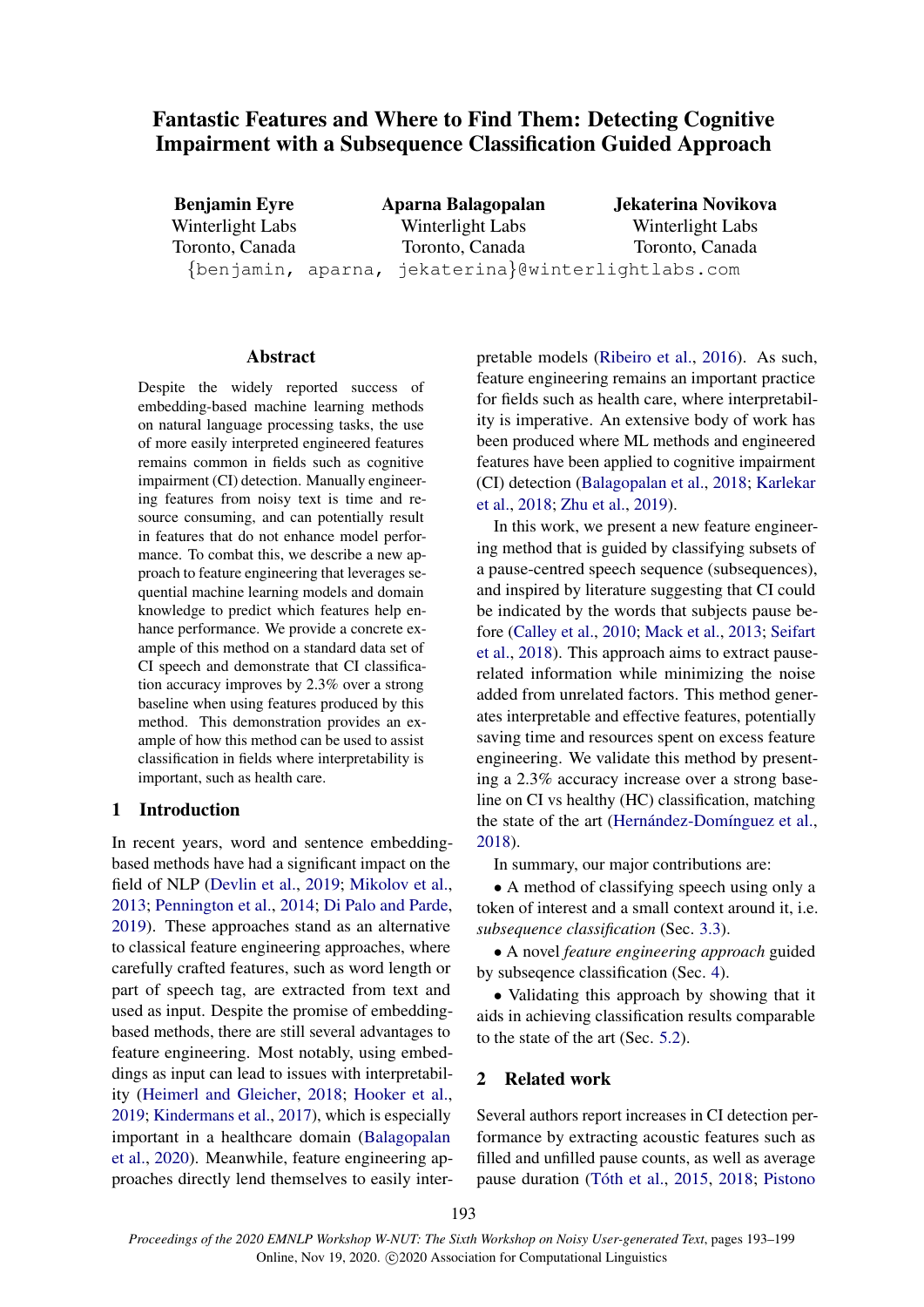<span id="page-1-3"></span>

| Data Subset      | HС        | CI          | Total |
|------------------|-----------|-------------|-------|
| DB (transcripts) | 229 (42%) | 321 (58%)   | 550   |
| $DB-C1$          | 317 (33%) | 645 (67%)   | 962   |
| $DB-C2$          | 511 (35%) | 963 (65%)   | 1.474 |
| $DB-C3$          | 529 (35%) | 980 (65%)   | 1,509 |
| $DB-Utt$         | 755 (42%) | 1,059 (58%) | 1,814 |

Table 1: Overview of the number of samples (subsequences or transcripts) in different subsets of DB.

[et al.,](#page-6-7) [2016\)](#page-6-7). However, we believe further performance increases can be achieved if we focus not only on the pauses themselves, but also the linguistic context in which the pauses occur in speech.

Recently, Hernández-Domínguez et al. [\(2018\)](#page-5-10) achieved an accuracy of 78% when classifying Dementiabank (Sec. [3.1\)](#page-1-0) transcripts as CI or HC using an extended set of lexical features, which is to the best of our knowledge the state of the art (SOTA). We use their recorded performance as a benchmark when validating our approach.

Several authors have reported performance gains by using subsequences to aid with classification. These authors use subsequences only as a means to process full sequences [\(Phan et al.,](#page-6-8) [2017\)](#page-6-8), or they use the presence of common subsequences as a feature for longer text sequences [\(Iglesias et al.,](#page-5-11) [2007;](#page-5-11) [Kumar et al.,](#page-5-12) [2005\)](#page-5-12). To the best of our knowledge, no prior work describes using subsequence classification to guide feature engineering.

### 3 Experimental Method

In this section, we define the data sets and methodology used in our experimental framework.

### <span id="page-1-0"></span>3.1 Data Sets

**Dementiabank** (DB): Dementiabank<sup>[1](#page-1-1)</sup> is a large public data set of pathological speech [\(Becker](#page-5-13) [et al.,](#page-5-13) [1994\)](#page-5-13), containing audio files and transcripts of participants describing the 'Cookie Theft' image. Transcripts are created manually by trained transcriptionists following the CHAT protocol [\(MacWhinney,](#page-5-14) [2014\)](#page-5-14). Out of the 286 participants, 193 are diagnosed with some form of CI (CI;  $N =$ 321 transcripts) and 93 are healthy controls (HC; N = 229 transcripts). Transcripts receive a CI or HC label corresponding to whether the participant who produced the transcribed speech was cognitively impaired or not.

Subsequence-based Data Subsets: To conduct subsequence classification, we extract subsequences of varying length from each transcript.

<span id="page-1-4"></span>

| D3 |                |                                                                                                  |  | D3 |
|----|----------------|--------------------------------------------------------------------------------------------------|--|----|
|    |                | word word word word boken blues word word word<br>token token token blues token blues word token |  |    |
|    |                |                                                                                                  |  |    |
|    | C <sub>3</sub> |                                                                                                  |  |    |

Figure 1: Visualization of the difference between contexts and distances in a pause-focussed subsequence.

For each transcript in DB, each utterance containing a pause was extracted and labelled as positive if the sample contains CI speech, or negative otherwise. Subsequences were extracted from these utterances by taking the first one, two, or three speech tokens before and after each pause.[2](#page-1-2) We created three data subsets by including subsequences of at most one, two, or three tokens around the pause: Context 1 (DB-C1), Context 2 (DB-C2), and Context 3 (DB-C3), respectively. We also included one data subset including full utterances that include pauses, DB-Utt (Tab[.1\)](#page-1-3). Identical subsequences found in both classes were removed. Furthermore, subsequences extracted from HC transcripts are labeled as HC, and subsequences extracted from CI transcripts are labeled as CI. We refer to the tokens that are next to the pause as Distance  $1$  (D1), the tokens that are one token away from the pause as Distance 2 (D2), and the tokens that are two tokens away from the pause as Distance 3 (D3). The differences between *context* and *distance* are shown in Fig[.1.](#page-1-4) For example, for the pause sequence *"The boy is \*uh\* stealing a cookie"*, only the tokens *"boy"* and *"a"* would be considered the Distance 2 tokens for this sequence, while the tokens *"boy"*, *"is"*, *"\*uh\*"*, *"stealing"*, and *"a"* would be considered the Context 2 tokens for this sequence.

#### 3.2 Feature Extraction

In this section, we describe how features are extracted on the transcript-level (for transcript classification) and on the token-level (for subsequence classification).

Transcript-Level Features: We extract over 500 linguistic and acoustic features from each transcript, such as part of speech counts and average word length (App.A). These features, referred to as the *Original* feature set, are used to provide a baseline to benchmark transcript-level classification performance. We also use the *Original* feature

<span id="page-1-1"></span><sup>1</sup> https://dementia.talkbank.org

<span id="page-1-2"></span><sup>&</sup>lt;sup>2</sup>If there were less than two or three tokens before or after a pause, the largest possible sequence of tokens was extracted.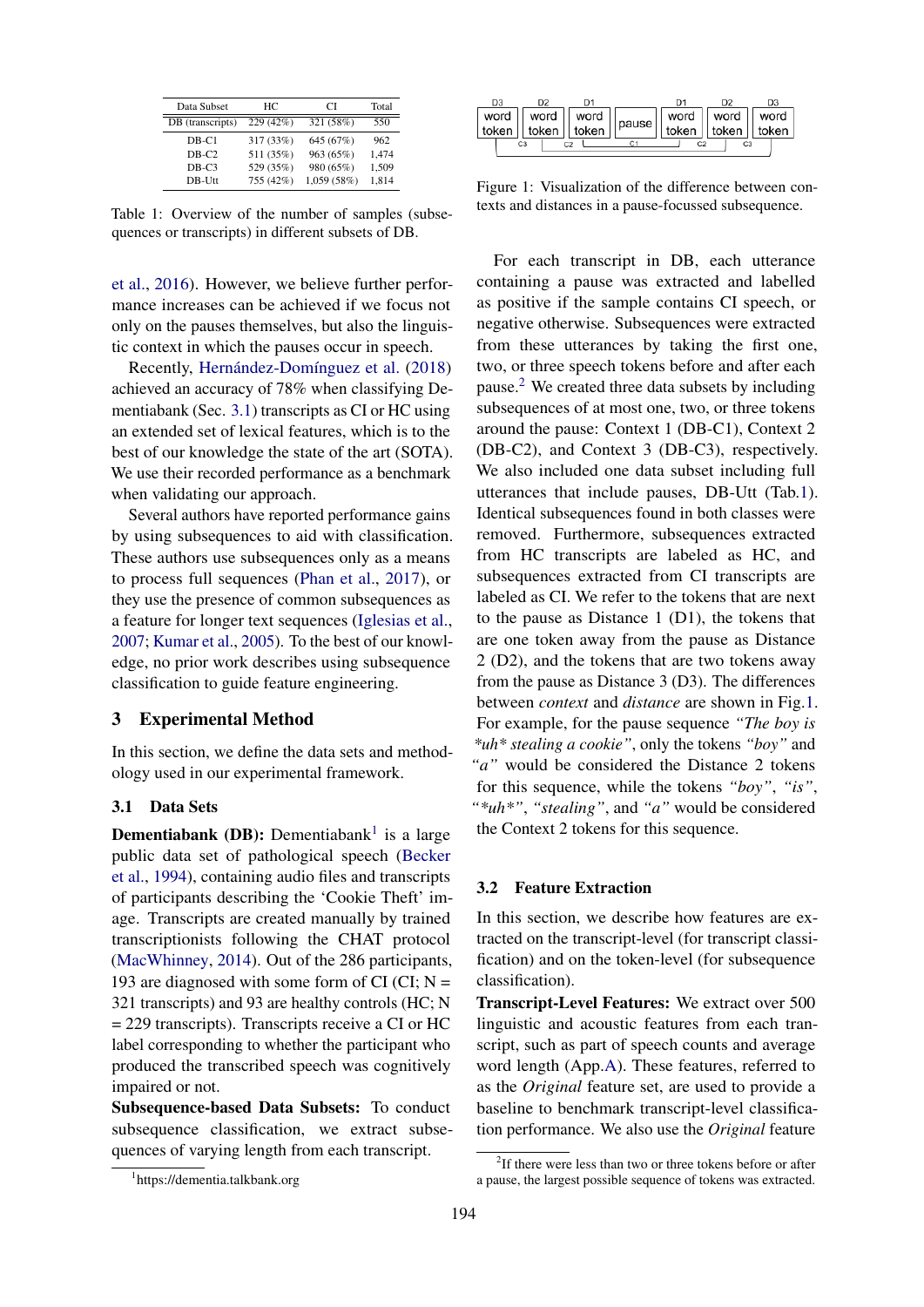set as a base that we extend with newly engineered transcript-level features (Sec. [4\)](#page-2-1). To produce an additional baseline, we perform feature selection on the *Original* feature set, and found  $k = 85$  features led to the greatest performance.

Token-Level Features: In order to conduct subsequence classification, we extract features on the token-level for each of the subsequence-based data subsets. Of the *Original* feature set, we select a subset of features that have a clear token-level analogue (App.A). For instance, the transcript-level feature of average word length has the token-level analogue of individual word length. After feature extraction, each token is represented by a 23 dimensional input vector. Consequently, each subsequence in the DB-C1, DB-C2, DB-C3, and DB-Utt data subsets is represented as a *T* by 23 matrix, where *T* is the length of the sequence in tokens.

### <span id="page-2-0"></span>3.3 Classification

In this section, we describe the methodology used for subsequence and transcript classification. Subsequence classification is used to guide the engineering of new features, while transcript classification validates the new features' effectiveness.

Subsequence Classification: Our subsequence classification experiment involves performing 5 fold cross validation with each of the DB-C1, DB-C2, DB-C3, and DB-Utt data subsets. Subsequences are classified as either HC or CI. We conduct classification using GRU-based [\(Cho et al.,](#page-5-15) [2014\)](#page-5-15) models with an attention mechanism designed for document classification [\(Yang et al.,](#page-6-9) [2016\)](#page-6-9), with model parameters tuned for each of the data subsets. We report accuracy for M-C1, the model that achieved the highest accuracy on DB-C1, M-C2, the model that achieved the highest accuracy on DB-C2, M-C3, the model that achieved the highest accuracy on DB-C3, and M-Utt, the model that achieved the highest accuracy on DB-Utt (additional training details provided in App.B).

Transcript Classification: We evaluate the efficacy of our feature engineering approach (Sec[.4\)](#page-2-1) by performing transcript-level 10-fold cross validation with a variety of feature sets. Transcripts are classified as either HC or CI. We use the *Original* feature set, as well as the top 85 of the *Original* features, based on their ANOVA F-values, as baselines. Additionally, we extend the *Original* feature set with the  $k$  best features, based on ANOVA F-values, from each of the feature sets generated

using our novel feature engineering approach (Sec. [4\)](#page-2-1), separately. k is optimized for accuracy for each extending feature set separately. To classify DB transcripts, we use 5 ML models: an SVM, a gradient boosting ensemble, a 2-layer neural network (NN), a random forest, and an ensemble of the previous four models (Ens). We report the accuracy (Acc), precision (Prec), sensitivity (Sens), and specificity (Spec) for the model that achieved the greatest cross validated accuracy for each feature set, separately (training details provided in App.B).

# <span id="page-2-1"></span>4 Proposed Feature Engineering Approach

Our approach to engineering new transcript-level features involves three major steps:

1) Subsequences of varying length centred around a token of interest, in our case a pause, must be extracted from each of the input transcripts and grouped into subsets based on maximum length. Each of the tokens in these subsequences must have token-level features extracted. The tokenlevel features, as well as the central token, should be chosen based on in-domain knowledge.

2) A sequential ML model must be cross validated on each of the subsequence data subsets from the previous step in a subsequence classification experiment. Here, we are specifically attempting to exploit the ability for sequential machine learning models to uncover patterns in sequential data. The mean cross validated accuracy on each of these length-based data subsets should be used as an indicator of how much distinguishing information can be extracted from tokens within the specified range of the pause.

3) Based on the recorded cross validated accuracies from the previous step, transcript-level aggregations of the token-level features must be created at various distances from the pause. We propose two methods of aggregating token-level features (DB-specific details provided in App.A):

• Continuous features can be aggregated simply by taking the average of a feature across each of the tokens. An example of this would be calculating the average word length for each of the tokens found at a specified distance from a pause.

• Categorical features can be aggregated using counts or ratios, such as the number of nouns occurring at a specified distance from a pause.

These transcript-level aggregates should only be extracted for the distances that produced the great-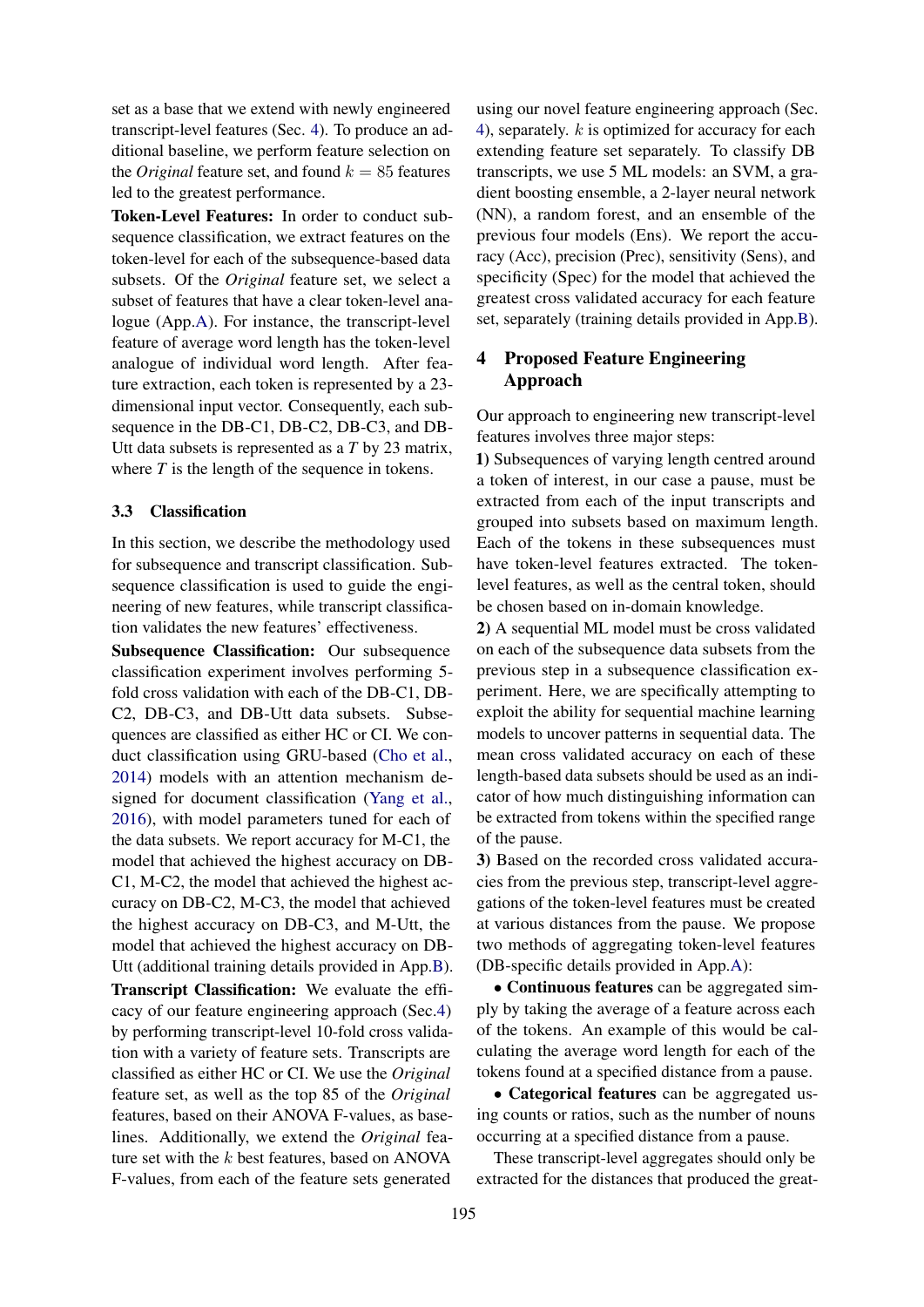<span id="page-3-2"></span>

| <b>Feature Set</b>    | Model     | Acc               | Prec           | <b>Sens</b>      | <b>Spec</b>     |
|-----------------------|-----------|-------------------|----------------|------------------|-----------------|
| Original              | Ens       | $74.77 \pm 0.6^*$ | $82.08 + 0.4*$ | $73.1 + 0.5*$    | $79.74 + 0.4*$  |
| Original w/ feat.sel. | Ens       | $75.18 + 1.4$     | $83.37 + 1.2$  | $72.21 + 1.3*$   | $81.67 \pm 1.6$ |
| Original $+ F-D1$     | NN        | $74.41 + 1.9*$    | $78.59 + 1.1*$ | $77.15 + 3.3$    | $72.63 + 1.9*$  |
| Original $+ F-D2$     | Ens       | $77.09 + 1.0$     | $84.40 + 0.8$  | $75.21 + 1.0$    | $82.32 + 0.9$   |
| Original $+ F-D3$     | Ens       | $76.05 + 0.8$     | $84.02 + 0.9$  | $71.92 + 0.7*$   | $83.33 + 1.3$   |
| Original $+ F-C2$     | <b>NN</b> | $75.14 + 1.4$     | $79.85 + 1.5*$ | $76.93 \pm 0.9*$ | $74.02 + 2.5*$  |
| Original $+ F-C3$     | Ens       | $74.82 + 1.2*$    | $83.68 + 1.2$  | $70.62 + 1.9*$   | $82.63 + 1.4$   |

Table 2: Transcript classification performance for each feature set's best performing classification model, averaged across four random seeds. Bold indicates best performance, and  $*$  indicates significance ( $p < 0.05$ ) when compared to the model using F-D2 features.

<span id="page-3-1"></span>

| Model | $M-C1$ | $M-C2$                                                               | $M-C3$ | $M-$ Uff |
|-------|--------|----------------------------------------------------------------------|--------|----------|
|       |        | Accuracy 59.6 $\pm$ 2.6 60.7 $\pm$ 2.5 59.8 $\pm$ 0.9 60.3 $\pm$ 1.0 |        |          |

Table 3: Subsequence classification performance. Accuracy is averaged across four random seeds.

est cross validated accuracy during subsequence classification, as the subsequence classification performance indicates that the features found in that range are the most distinguishing. For instance, if subsequences of up to two tokens around a pause produced the most accurate subsequence classifier, transcript-level aggregates should only be extracted for tokens at the D1 and D2 positions in reference to the pause, and not the D3 position.

To validate this method, we create five transcriptlevel feature sets: features aggregated from tokens at the D1 position in reference to a pause (*F-D1*), features aggregated from the D2 position (*F-D2*), features aggregated from the D3 position (*F-D3*), the combination of F-D1, F-D2, and F-D3 (*F-C3*), and the combination of F-D1 and F-D2 (*F-C2*).

# 5 Results

In this section, we report the results for the subsequence and transcript classification experiments.

# 5.1 Subsequence Classification

After averaging across four random seeds, M-C2 was able to achieve an accuracy of 60.7%, higher than M-C1, M-C3, or M-Utt (Tab[.3\)](#page-3-1). This leads us to the conclusion that using features from the two tokens preceding and succeeding a pause could enhance transcript-level classification performance.

#### <span id="page-3-0"></span>5.2 Transcript Classification

We create the F-D1, F-D2, and F-C2 aggregate feature sets, as the highest subsequence classification accuracy was achieved by a model trained on DB-C2. Additionally, in order to validate our claims,

we create F-D3 and F-C3. The highest accuracy of 77.09% on transcript classification is achieved by an ensemble model that used the *Original* + F-D2 feature set (Tab. [2\)](#page-3-2).

Using one of the four random seeds used to produce the average performance metrics presented in Tab. [2,](#page-3-2) the model using F-D2 features was able to achieve an accuracy of 78.36%, the same as the single-seed SOTA accuracy of 78% (Hernández-Domínguez et al., [2018\)](#page-5-10).

# 6 Discussion

As shown in Tab. [3](#page-3-1) and Tab. [2,](#page-3-2) features from tokens within 2 tokens of a pause were the most effective in enhancing both subsequence and transcript classification. To determine how these two tasks are connected, we conduct a statistical analysis on the token-level and transcript-level features. Two sided t-tests between features extracted from tokens found at D1, D2, and D3 from different classes show similar patterns for features that are significantly different between classes for both the token and transcript-level. Larger concentrations of distinguishing features are found at D1 and D2 than at D3. This could explain the effectiveness of features from the D2 position in both tasks (Tab. [4\)](#page-4-0).

However, this pattern congruity does not explain why F-D3 features on their own are more effective than F-D1 features on their own. The trend that both the F-D3 and F-C3 feature sets produced greater transcript-level accuracy than the F-D1 feature set, and lower transcript-level accuracy than the F-D2 and F-C2 feature sets, is the same as the trend for the subsequence classification results reported in Tab. [3.](#page-3-1) This indicates that subsequence classification may be able to provide better insight into potential transcript classification performance than traditional statistical testing.

It is important to consider the implications of producing a model with the F-D2 feature set that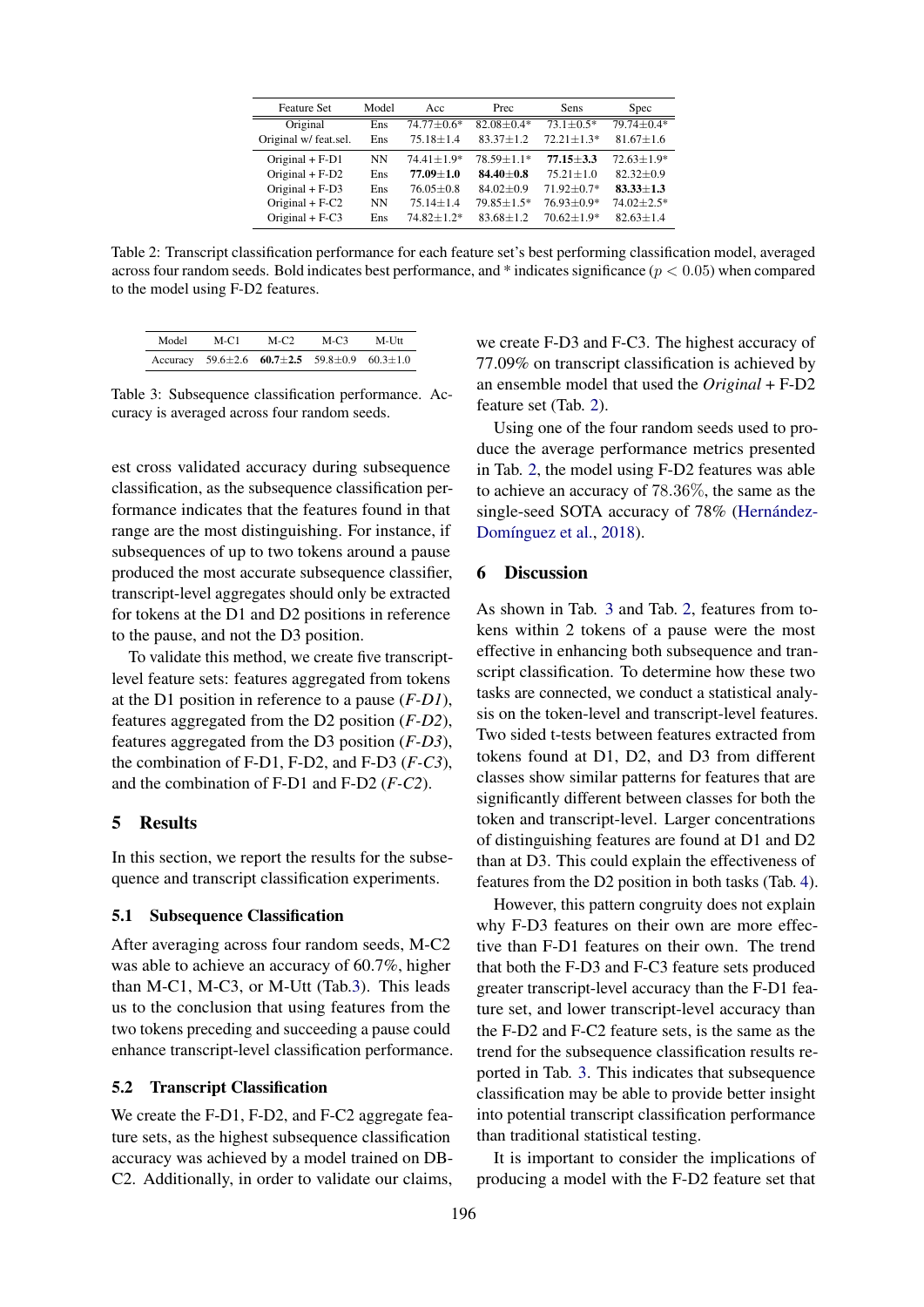<span id="page-4-0"></span>

|                |    | Distance Token-Level Transcript-Level |
|----------------|----|---------------------------------------|
| D1             | 18 |                                       |
| D <sub>2</sub> | 21 | 12                                    |
| D3             |    |                                       |

Table 4: Number of features that are significantly different between classes according to two sided t-tests for each distance.

achieved significantly higher accuracy than the most accurate model produced with the F-C3 feature set. As described in Section [3.3,](#page-2-0) we perform feature selection using ANOVA F-values for each of the aggregate feature sets. Since F-D2 is a subset of F-C3, this implies that this more traditional feature selection method did not select a group of features from F-C3 that was more effective than the features from F-D2, even though it was able to select any and all of the features in F-D2. This serves as a testament to our feature engineering method, as it demonstrates that even popular feature selection methods are not able to completely remove the negative effects of engineering an excessive amount of ineffective features.

Following several other works that used the DB data set (Hernández-Domínguez et al., [2018;](#page-5-10) [Pou-](#page-6-10)[Prom and Rudzicz,](#page-6-10) [2018;](#page-6-10) [Sarawgi et al.,](#page-6-11) [2020\)](#page-6-11), all of our experiments are conducted with K-fold cross validation. While the small size of the DB data set helps to justify this as a validation procedure, optimizing a cross validated performance metric (accuracy, F1, etc.) may lead results using K-fold cross validation to be an overestimate of generalization performance.

DB-C2 produced a more accurate subsequence classifier than any other data subset of DB. This suggests that the class distinguishing signal from the pause is strongest within a two token radius around the pause. Beyond that radius, the signal may be obstructed by noise from other patterns in speech. However, in different data sets, a different subsequence length may present the strongest, least noisy signal. New aggregate features should be created for tokens within whichever range produces the best subsequence classification performance.

However, our results do indicate that there is a strong link between how well features from certain token positions contribute to both subsequence and transcript classification. This may relate to the effect of noise on those token positions, which we use subsequence classification to identify.

## 7 Conclusion and Future Work

In this work, we present two principle contributions. First, we describe a novel method for speech classification - subsequence classification - in which speech is modelled as a token of interest, such as a pause, along with surrounding tokens of context. Secondly, we demonstrate how subsequence classification can be used to engineer features that extract distinguishing information while minimizing added noise, and consequently match SOTA performance on a standard data set of CI speech.

Future work should be done to understand why certain context lengths are more conducive for subsequence classification than others, and when that performance can transfer to effective transcriptlevel classification. Finally, additional work should be done to develop techniques for finding tokens of interest, such as pauses, that can be exploited using our feature engineering technique.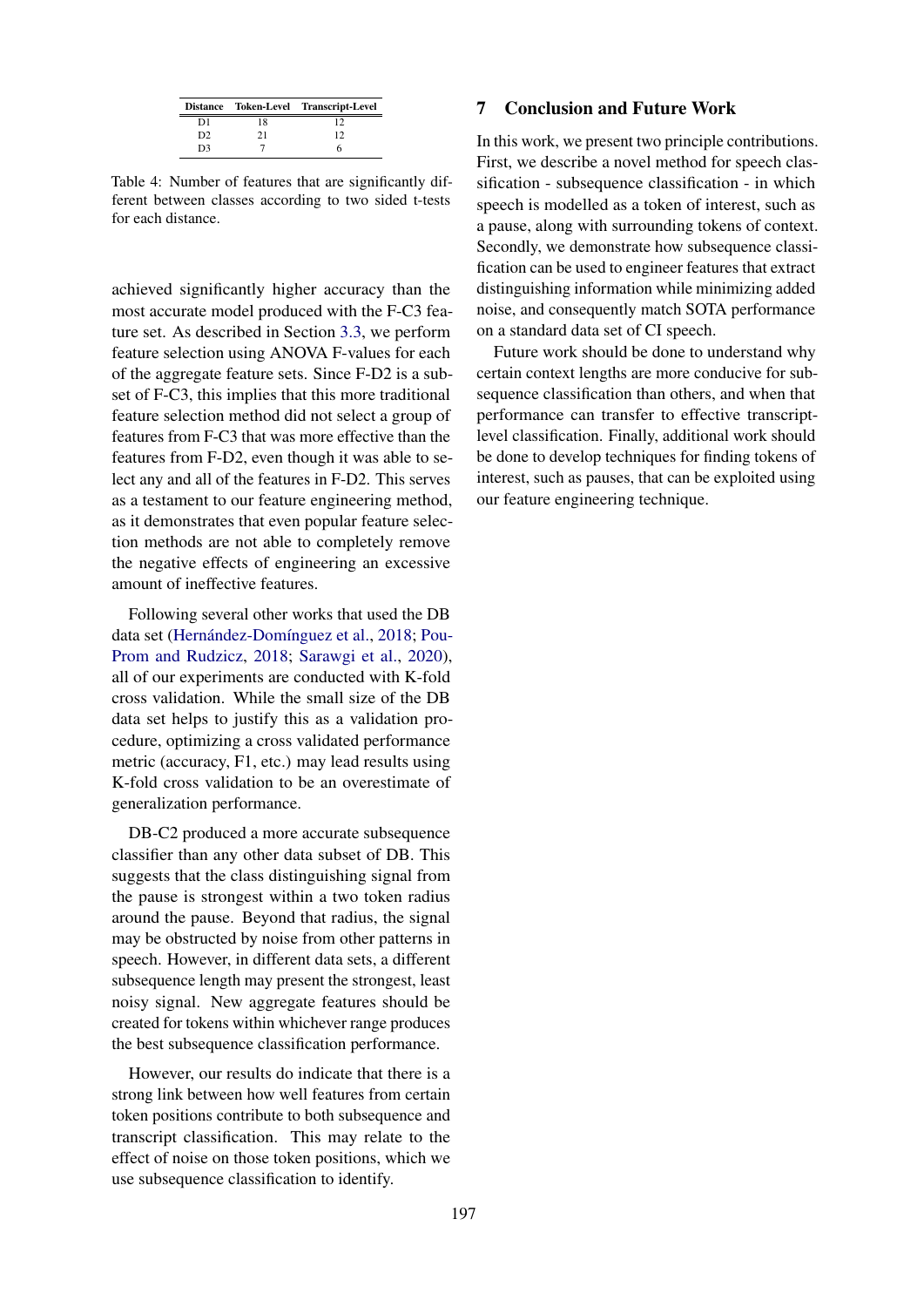### References

- <span id="page-5-5"></span>Aparna Balagopalan, Benjamin Eyre, and Jekaterina Novikova. 2020. To BERT or Not To BERT: Comparing Speech and Language-based Approaches for Alzheimer's Disease Detection. In *Proceedings of INTERSPEECH*.
- <span id="page-5-6"></span>Aparna Balagopalan, Jekaterina Novikova, Frank Rudzicz, and Marzyeh Ghassemi. 2018. [The effect](https://arxiv.org/abs/1811.12254) [of heterogeneous data for alzheimer's disease detec](https://arxiv.org/abs/1811.12254)[tion from speech.](https://arxiv.org/abs/1811.12254) In *Proceedings of the ML4H Workshop at NeurIPS*.
- <span id="page-5-13"></span>James T Becker, François Boiler, Oscar L Lopez, Judith Saxton, and Karen L McGonigle. 1994. The natural history of Alzheimer's disease: description of study cohort and accuracy of diagnosis. *Archives of Neurology*, 51(6):585–594.
- Marc Brysbaert, Amy Beth Warriner, and Victor Kuperman. 2014. Concreteness ratings for 40 thousand generally known english word lemmas. *Behavior Research Methods*, 46(3):904–911.
- <span id="page-5-8"></span>Clifford S Calley, Gail D Tillman, Kyle Womack, Patricia Moore, John Hart Jr, and Michael A Kraut. 2010. Subjective report of word-finding and memory deficits in normal aging and dementia. *Cognitive and behavioral neurology: official journal of the Society for Behavioral and Cognitive Neurology*, 23(3):185.
- Nitesh V Chawla, Kevin W Bowyer, Lawrence O Hall, and W Philip Kegelmeyer. 2002. Smote: synthetic minority over-sampling technique. *Journal of artificial intelligence research*, 16:321–357.
- <span id="page-5-15"></span>Kyunghyun Cho, Bart Van Merriënboer, Caglar Gulcehre, Dzmitry Bahdanau, Fethi Bougares, Holger Schwenk, and Yoshua Bengio. 2014. Learning phrase representations using rnn encoder-decoder for statistical machine translation. *arXiv preprint arXiv:1406.1078*.
- Mark Davies. 2009. The 385+ million word corpus of contemporary american english (1990–2008+): Design, architecture, and linguistic insights. *International journal of corpus linguistics*, 14(2):159–190.
- <span id="page-5-0"></span>Jacob Devlin, Ming-Wei Chang, Kenton Lee, and Kristina Toutanova. 2019. Bert: Pre-training of deep bidirectional transformers for language understanding. In *Proceedings of the 2019 Conference of the North American Chapter of the Association for Computational Linguistics: Human Language Technologies, Volume 1 (Long and Short Papers)*, pages 4171–4186.
- <span id="page-5-1"></span>Flavio Di Palo and Natalie Parde. 2019. Enriching neural models with targeted features for dementia detection. *arXiv preprint arXiv:1906.05483*.
- Kathleen C Fraser, Jed A Meltzer, and Frank Rudzicz. 2016. Linguistic features identify alzheimer's disease in narrative speech. *Journal of Alzheimer's Disease*, 49(2):407–422.
- <span id="page-5-2"></span>Florian Heimerl and Michael Gleicher. 2018. Interactive analysis of word vector embeddings. In *Computer Graphics Forum*, volume 37, pages 253–265. Wiley Online Library.
- <span id="page-5-10"></span>Laura Hernández-Domínguez, Sylvie Ratté, Gerardo Sierra-Martínez, and Andrés Roche-Bergua. 2018. Computer-based evaluation of alzheimer's disease and mild cognitive impairment patients during a picture description task. *Alzheimer's & Dementia: Diagnosis, Assessment & Disease Monitoring*, 10:260– 268.
- Matthew Honnibal and Ines Montani. 2017. spaCy 2: Natural language understanding with Bloom embeddings, convolutional neural networks and incremental parsing. To appear.
- <span id="page-5-3"></span>Sara Hooker, Dumitru Erhan, Pieter-Jan Kindermans, and Been Kim. 2019. A benchmark for interpretability methods in deep neural networks. In *Advances in Neural Information Processing Systems*, pages 9737–9748.
- <span id="page-5-11"></span>Jose Antonio Iglesias, Agapito Ledezma, and Araceli ´ Sanchis. 2007. Sequence classification using statistical pattern recognition. In *International Symposium on Intelligent Data Analysis*, pages 207–218. Springer.
- <span id="page-5-7"></span>Sweta Karlekar, Tong Niu, and Mohit Bansal. 2018. Detecting linguistic characteristics of alzheimer's dementia by interpreting neural models. In *Proceedings of NAACL-HLT*, pages 701–707.
- <span id="page-5-4"></span>Pieter-Jan Kindermans, Sara Hooker, Julius Adebayo, Maximilian Alber, Kristof T Schütt, Sven Dähne, Dumitru Erhan, and Been Kim. 2017. The (un) reliability of saliency methods. *arXiv preprint arXiv:1711.00867*.
- <span id="page-5-12"></span>N Pradeep Kumar, M Venkateswara Rao, P Radha Krishna, and Raju S Bapi. 2005. Using sub-sequence information with knn for classification of sequential data. In *International Conference on Distributed Computing and Internet Technology*, pages 536–546. Springer.
- Victor Kuperman, Hans Stadthagen-Gonzalez, and Marc Brysbaert. 2012. Age-of-acquisition ratings for 30,000 english words. *Behavior research methods*, 44(4):978–990.
- <span id="page-5-9"></span>Jennifer E Mack, Aya Meltzer-Asscher, Sarah D. Chandler, Sandra Weintraub, Marek Marsel Mesulam, and Cynthia K Thompson. 2013. [Word-finding](https://doi.org/10.1016/j.sbspro.2013.09.062) [pauses in primary progressive aphasia \(ppa\): Effects](https://doi.org/10.1016/j.sbspro.2013.09.062) [of lexical category.](https://doi.org/10.1016/j.sbspro.2013.09.062) *Procedia - Social and Behavioral Sciences*, 94:129–130.
- <span id="page-5-14"></span>Brian MacWhinney. 2014. *The CHILDES project: Tools for analyzing talk, Volume I: Transcription format and programs*. Psychology Press.